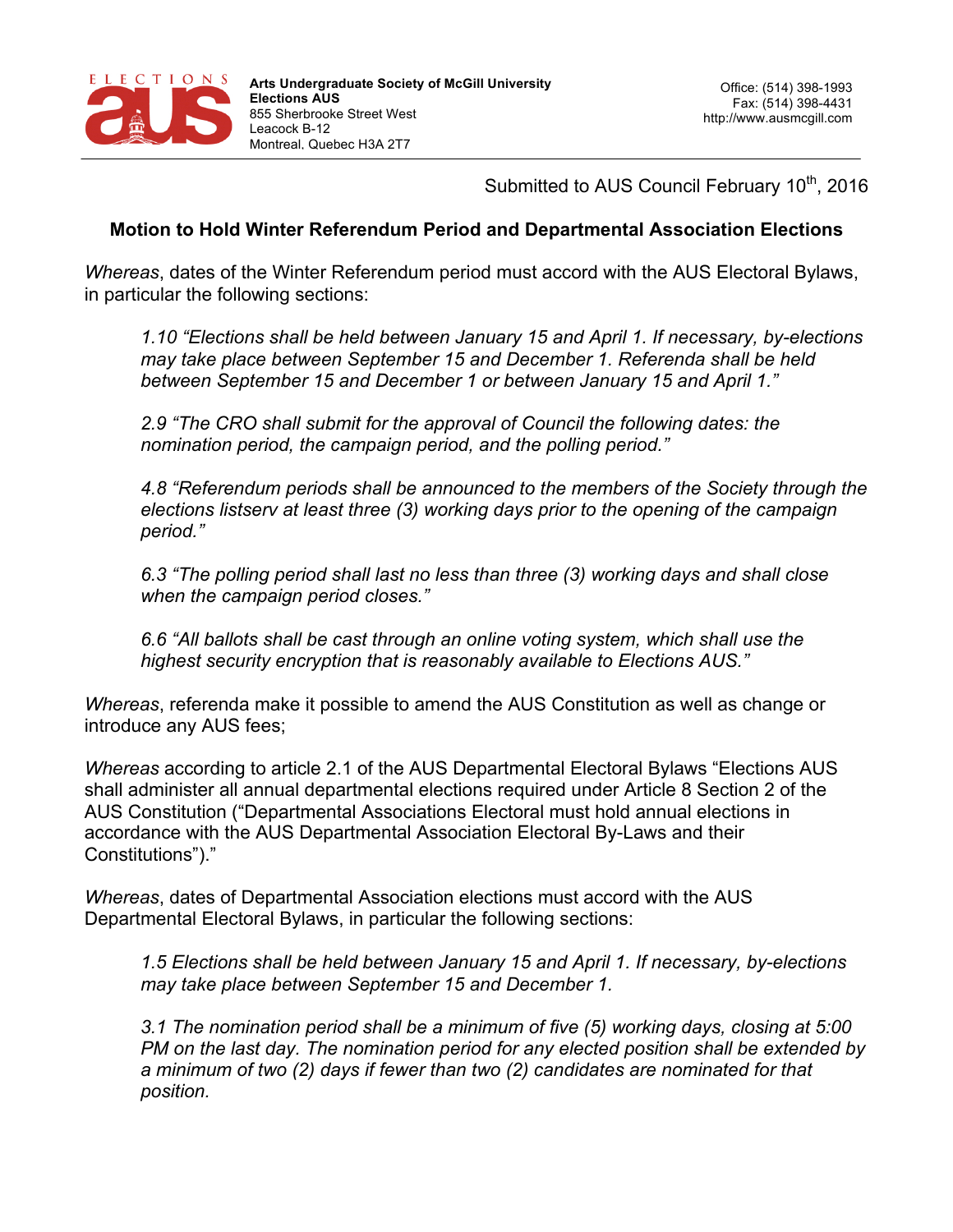

*4.1 The campaign period shall last no less than five (5) working days. Campaigning shall not be permitted before the opening of the campaign period.*

*5.1 The polling period shall last no less than three (3) working days*

*Whereas*, Departmental Associations may apply for exemptions from the AUS Departmental Electoral period according to the following sections of the AUS Departmental Electoral Bylaws;

*2.2 Elections Clause Exemption: Departmental associations may request an exemption with cause from the provisions contained in Article 8 Section 2 of the AUS Constitution.* 

*2.3 Article Five Exemptions: Departmental associations may request an exemption with cause from the provisions contained in Article 5 ("Polling") of these Departmental Association Electoral Bylaws.* 

*2.3.1 Applications for the aforementioned exemptions shall include a detailed proposal for an alternative electoral process. Applications shall be submitted to Elections AUS no later than February 21 and approved or denied by the AUS Executive Committee no later than March 1.* 

*2.4 Inter-faculty departmental associations shall be granted a de facto exemption from the provisions contained in Article 8 Section 2 of the AUS Constitution.*

*Whereas*, both the AUS Chief Returning Officer and Departmental Associations have been consulted when selecting these proposed electoral timelines;

**Be it resolved**, that a referendum period be called with the following dates according to the AUS Electoral Bylaws:

- Last Council to approve referendum questions: Wednesday, February 24th (?)
- Last day to submit referendum questions by petition: Friday, February 26th at 5 pm
- Questions sent out to students in both languages via listserv: Wednesday, March 16th
- Last day to form referendum committees: Thursday, March 17th at 5 pm
- Campaigning Period: Monday, March 21st at 9:00 am- Thursday, March 31st at 5:00 pm
- Polling: Wednesday, March 23rd at 9:00 am-Thursday March 31st at 5:00 pm

**Be it further resolved,** that a departmental electoral period be called with the following dates according to the AUS Departmental Electoral Bylaws:

- Email regarding election (sent by departmental listservs): By Monday, March 7th
- Nomination Period: Thursday, March 10th 9:00 am –Wednesday, March 16th at 5:00pm
- Extended Nomination Period: Thursday, March 17th-Friday, March 18th at 5:00 pm
- Campaigning Period: Monday, March 21st at 9:00 am- Thursday, March 31st at 5:00 pm
- Polling: Wednesday, March 23 at 9:00 am-Thursday, March 31 at 5:00 pm